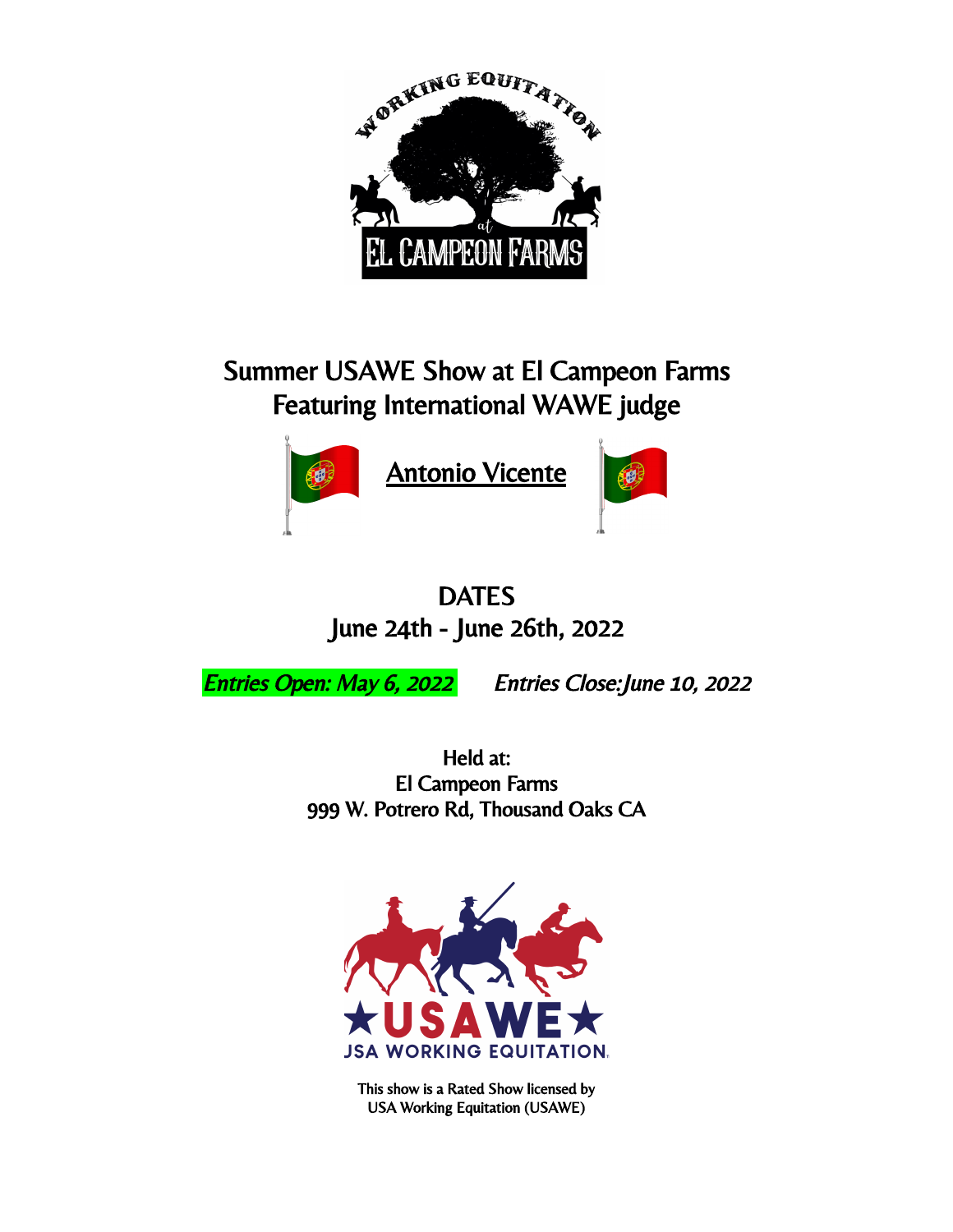#### **Show Staff**

Show Manager Christy Reich (310) 729-5105

Show Secretary Christy Reich (310) 729-5105

Facility/Barn Manager Christy Reich (310) 729-5105

Judge Antonio Vicente **Portugal** 

Technical Delegate Doreen Atkinson

Paddock Steward Patricia Larsen

**Veterinarian** Conejo Valley Equine (805) 495-4671

Farrier Andreas Hernandez (805) 990-1436

Safety Coordinator Christy Reich (310) 729-5105

Medical Personnel Thousand Oaks Fire Department

#### Competition Requirements

This show will be conducted and judged in accordance with the United States Rules for Working Equitation, Revision 4, dated 1 December 2020. The rules can be found at the following site: <https://usawe.org/rules>. It is the competitor's responsibility to read and understand the rules prior to the competition.

All competitors holding a membership with USAWE may compete. Non-members are allowed to compete in for a \$20 non-member fee. Non-members can use a one-time voucher in place of the non-member fee.

Apply for the voucher online at: <https://forms.gle/U68aZ2yTqNNBSvRA7>

Competitors interested in being eligible for lifetime medal awards and year-end awards must be USAWE members.

Membership application: [https://usawe.org/membership/:](https://usawe.org/membership/)

All competing horses must be recorded with USAWE in advance of the show. A one-time fee of \$20 per horse includes lifetime performance tracking.

Horse recording form: [https://usawe.org/membership/:](https://usawe.org/membership/)

A single horse and rider team is allowed to show in only one level. A horse may be entered twice in a competition if ridden by two different riders and in different levels. Exception: Two youth can share the same horse if competing in Level 1. See Rulebook, Section 1.7.

Riders must be correctly attired and horses properly presented in accordance with the U.S. Rules for Working Equitation. Show Management may, at its discretion, bar any person or horse from entering the arena if not suitably presented.A single horse and rider team is allowed to show in only one level. A horse may be entered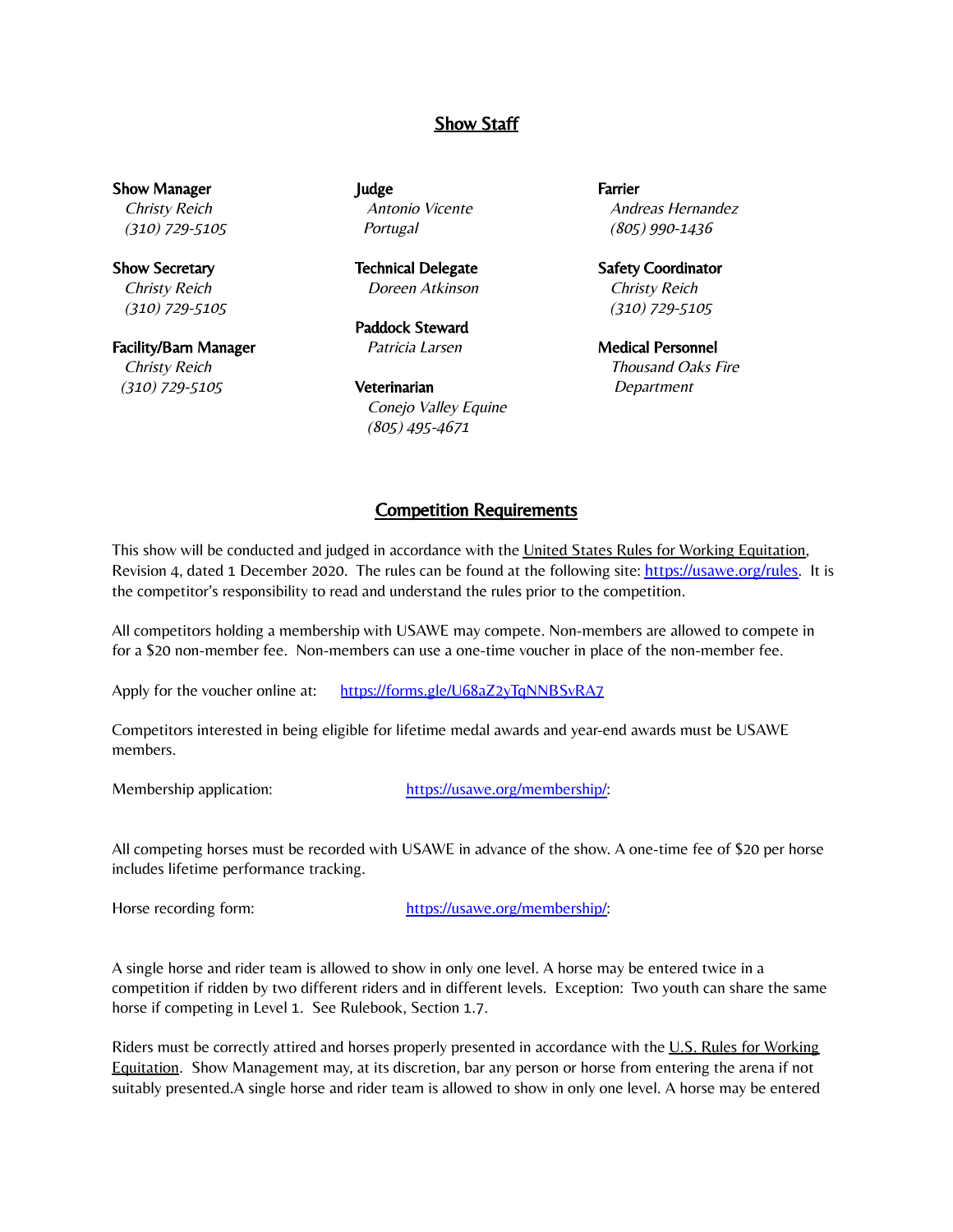twice in a competition if ridden by two different riders and in different levels. Exception: Two youth can share the same horse if competing in Level 1. See Rulebook, Section 1.7.

Riders must be correctly attired and horses properly presented in accordance with the  $U.S.$  Rules for Working Equitation. Show Management may, at its discretion, bar any person or horse from entering the arena if not suitably presented.

| Level                  | <b>Rider Division(s)</b> | <b>Trials</b>   |                            |       |  |
|------------------------|--------------------------|-----------------|----------------------------|-------|--|
| $L1 - Introducing$     | Youth, Amateur, Open     | <b>Dressage</b> | Ease of<br><b>Handling</b> |       |  |
| $L2 - \text{Novice A}$ | Youth, Amateur, Open     | <b>Dressage</b> | Ease of<br><b>Handling</b> | Speed |  |
| $L3$ – Novice B        | Youth, Amateur, Open     | <b>Dressage</b> | Ease of<br>Handling        | Speed |  |
| $L4$ – Intermediate A  | Youth, Amateur, Open     | <b>Dressage</b> | Ease of<br><b>Handling</b> | Speed |  |
| $L5$ – Intermediate B  | Youth, Amateur, Open     | <b>Dressage</b> | Ease of<br>Handling        | Speed |  |
| $L6 -$ Advanced        | Youth, Amateur, Open     | <b>Dressage</b> | Ease of<br>Handling        | Speed |  |
| $L7 - Masters$         | Open                     | <b>Dressage</b> | Ease of<br>Handling        | Speed |  |

#### Class List

- The **order of go** for each trial will be posted no later than 2 hours prior to the start of the trial.
- Course maps for EOH and Speed will be posted no later than 2 hours prior to the start of each trial.

#### Entry Procedures

- Find our online entry form on our website May 6th (ecfwe.com)
- No phone entries will be accepted.A separate entry form must be completed for each horse-rider combination.
- An entry form is not valid unless it is fully completed and has all the proper signatures, membership numbers, and horse information. Each entry form must have the original (not copies) signatures of Riders/Handlers and the Owner/Agent. An adult must sign for any junior rider.
- Youth exhibitors must be 17 or under at any time during the current year. Youth exhibitors must indicate their date of birth on the entry form.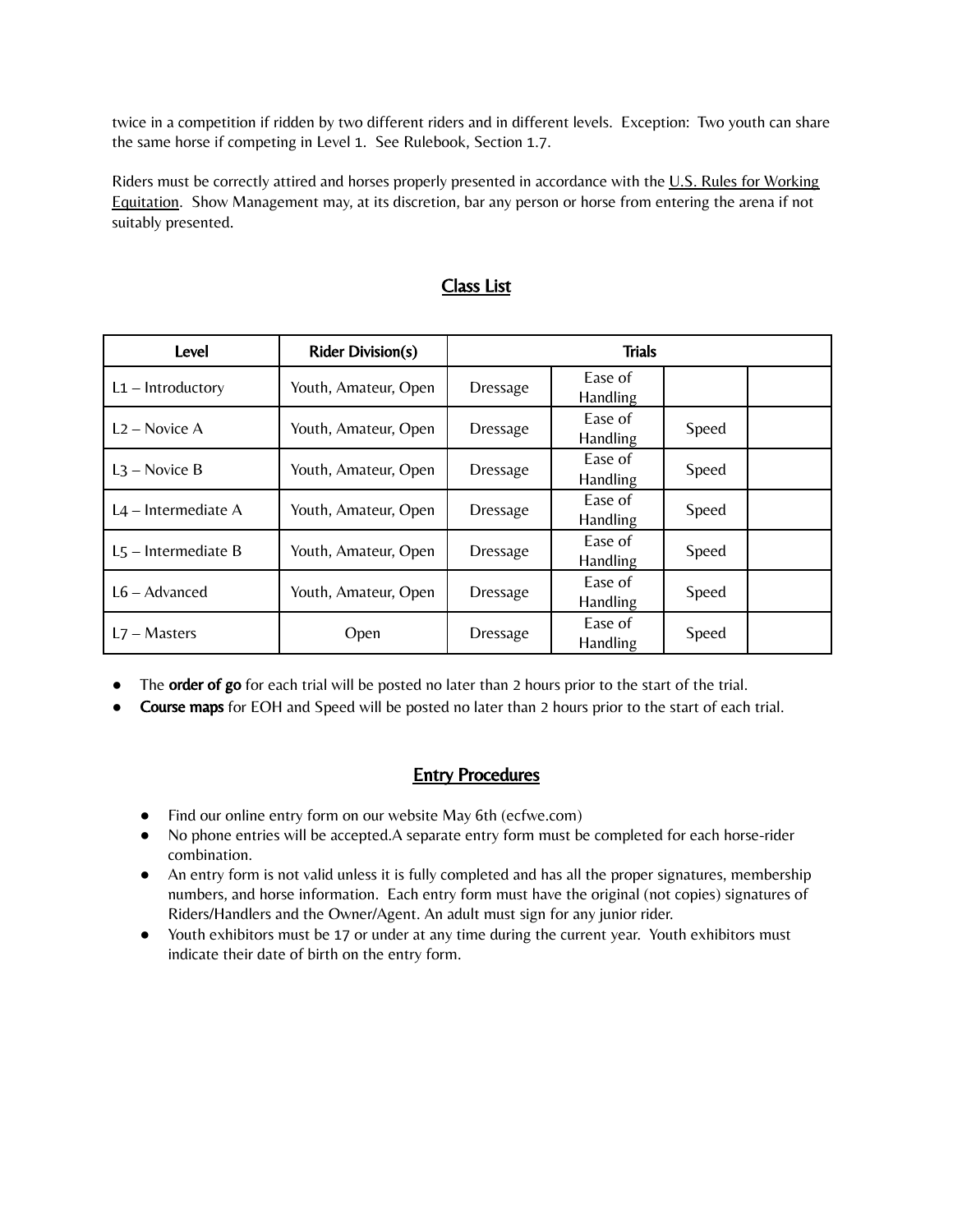#### Show Fees

| L <sub>1</sub> Entry fee        | \$175      |
|---------------------------------|------------|
| L2-L7 Entry Fee                 | \$200      |
| <b>USAWE Show Fee Per Horse</b> | \$2.00     |
| CA Drug Fee                     | \$8.00     |
| Office Fee                      | \$10.00    |
| <b>Stabling Fee</b>             | \$25/day   |
| <b>Shavings</b>                 | \$15/bag   |
| Late fee                        | \$35.00    |
| Non-member fee                  | \$20.00    |
| <b>RV</b> Parking               | \$45/night |
| Haul In Fee                     | $$40$ /day |

#### Payment Policy

● Paypal invoices will be sent to the email specified in your online entry 2 weeks before the show. Invoices need to be paid within 48hrs to maintain your spot in the show. No refunds after the closing date. Until the closing date, refunds will be made on entries minus the office fee. Refunds will be granted at the sole discretion of show management.

#### Prizes/Awards

- Ribbons will be awarded for 1st -6th for each individual phase
- Ribbons will be awarded for 1st-6th place for **overall** placings.
- Prizes will be awarded for 1st-3rd overall placings
- Prizes will be awarded for open and amateur overall high point and high point reserve.

#### Arena Details

- Dressage Arena: Western Ring
- Warm-up Arena Dressage: WE Court
- **●** EOH arena: Outdoor
- **●** Warm-up Arena EOH: Outdoor